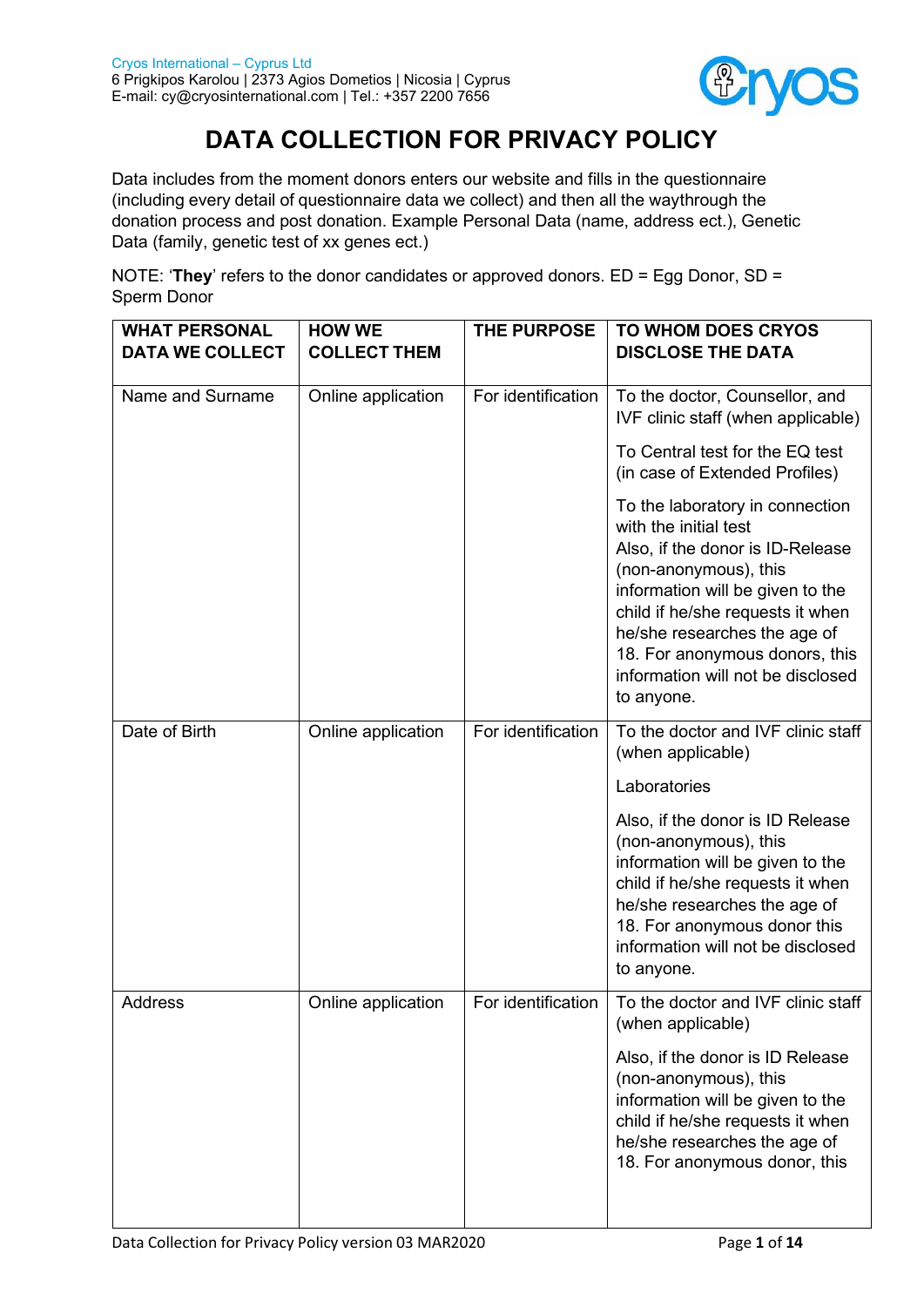

|                                                                                                   |                                               |                                                                                                                                                                        | information will not be disclosed<br>to anyone.                                                                                                                                                                                                                                         |
|---------------------------------------------------------------------------------------------------|-----------------------------------------------|------------------------------------------------------------------------------------------------------------------------------------------------------------------------|-----------------------------------------------------------------------------------------------------------------------------------------------------------------------------------------------------------------------------------------------------------------------------------------|
| Phone number                                                                                      | Online application                            | For identification                                                                                                                                                     | Counsellor<br>Also, if the donor is ID Release<br>(non-anonymous), this<br>information will be given to the<br>child if he/she requests it when<br>he/she researches the age of<br>18. For anonymous donor, this<br>information will not be disclosed<br>to anyone.                     |
| Email address                                                                                     | Online application                            | For identification                                                                                                                                                     | To Central test for the EQ test<br>Also, if the donor is ID Release<br>(non-anonymous), this<br>information will be given to the<br>child if he/she requests it when<br>he/she researches the age of<br>18. For anonymous donor this<br>information will not be disclosed<br>to anyone. |
|                                                                                                   |                                               |                                                                                                                                                                        |                                                                                                                                                                                                                                                                                         |
| If they have donated<br>before                                                                    | ED: Online<br>application<br>SD: Consent form | For the ED'<br>health since the<br>law states that<br>each donor can<br>donate up to 6<br>times.<br>For the purpose<br>of keeping the<br>pregnancy<br>quota in Cyprus. | This data will be available for<br>pregnancy quota for patients<br>Counsellor                                                                                                                                                                                                           |
| If they are using<br>implanted/injected<br>contraception- ED<br>only                              | ED: Phone call<br>question                    | For medical<br>reasons                                                                                                                                                 | This data is not disclosed to<br>anyone, it is for Cryos internal<br>use and host clinic doctor                                                                                                                                                                                         |
| Sexual activity (if they<br>had sex with a man<br>who had sex with<br>another man) $-$ ED<br>only | and Second<br>questionnaire                   | For medical<br>reasons.<br>Required by<br>legislations in<br>receiving<br>country                                                                                      | This data is not disclosed to<br>anyone, it is for Cryos internal<br>use                                                                                                                                                                                                                |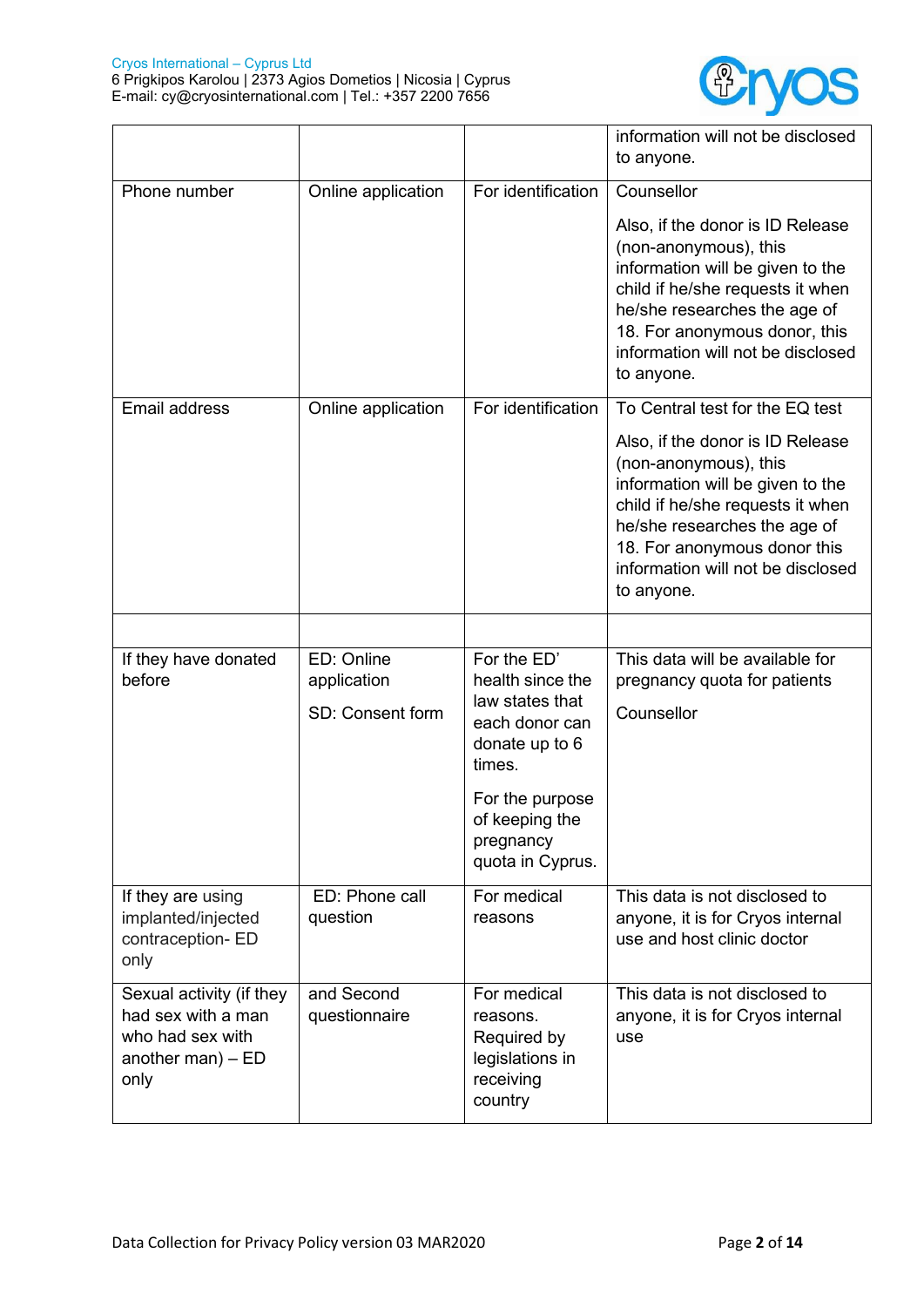

| Sexual activity (if they<br>had sex with another<br>$man$ ) – SD only                                                                          | Second<br>questionnaire                                                       | For medical<br>reasons.<br>Required by<br>legislations in<br>receiving<br>country | This data is not disclosed to<br>anyone, it is for Cryos internal<br>use |
|------------------------------------------------------------------------------------------------------------------------------------------------|-------------------------------------------------------------------------------|-----------------------------------------------------------------------------------|--------------------------------------------------------------------------|
| If they had offered sex<br>to others in exchange<br>for money or drugs                                                                         | Second<br>Questionnaire                                                       | For medical<br>reasons.<br>Required by<br>legislations in<br>receiving<br>country | This data is not disclosed to<br>anyone, it is for Cryos internal<br>use |
| If they have had sex<br>with a person who<br>may be assumed to<br>have an HIV or<br>hepatitis B or C<br>infection, within the<br>last 6 months | Second<br>questionnaire                                                       | For medical<br>reasons.<br>Required by<br>legislations in<br>receiving<br>country | This data is not disclosed to<br>anyone, it is for Cryos internal<br>use |
| If they have had sex<br>with a person who<br>belongs to one of the<br>last four categories<br>mentioned above,<br>within the last 12<br>months | Second<br>Questionnaire                                                       | For medical<br>reasons.<br>Required by<br>legislations in<br>receiving<br>country | This data is not disclosed to<br>anyone, it is for Cryos internal<br>use |
| If they have done any<br>tattoos, piercings or<br>similar within the last<br>12 months                                                         | ED: Phone call<br>question,<br>SD: Second<br>questionnaire                    | For medical<br>reasons.<br>Required by<br>legislations in<br>receiving<br>country | This data is not disclosed to<br>anyone, it is for Cryos internal<br>use |
| Was sterile<br>techniques and sterile<br>needles used when<br>they have done their<br>piercing or tattoo?<br>Date done                         | ED: Initial<br>appointment<br>information form<br>SD: Second<br>questionnaire | For medical<br>reasons.<br>Required by<br>legislations in<br>receiving<br>country | This data is not disclosed to<br>anyone, it is for Cryos internal<br>use |
| If they had or have<br>had genital<br>warts/condyloma                                                                                          | n Second<br>questionnaire                                                     | For medical<br>reasons.<br>Required by<br>legislations in<br>receiving<br>country | To the doctor                                                            |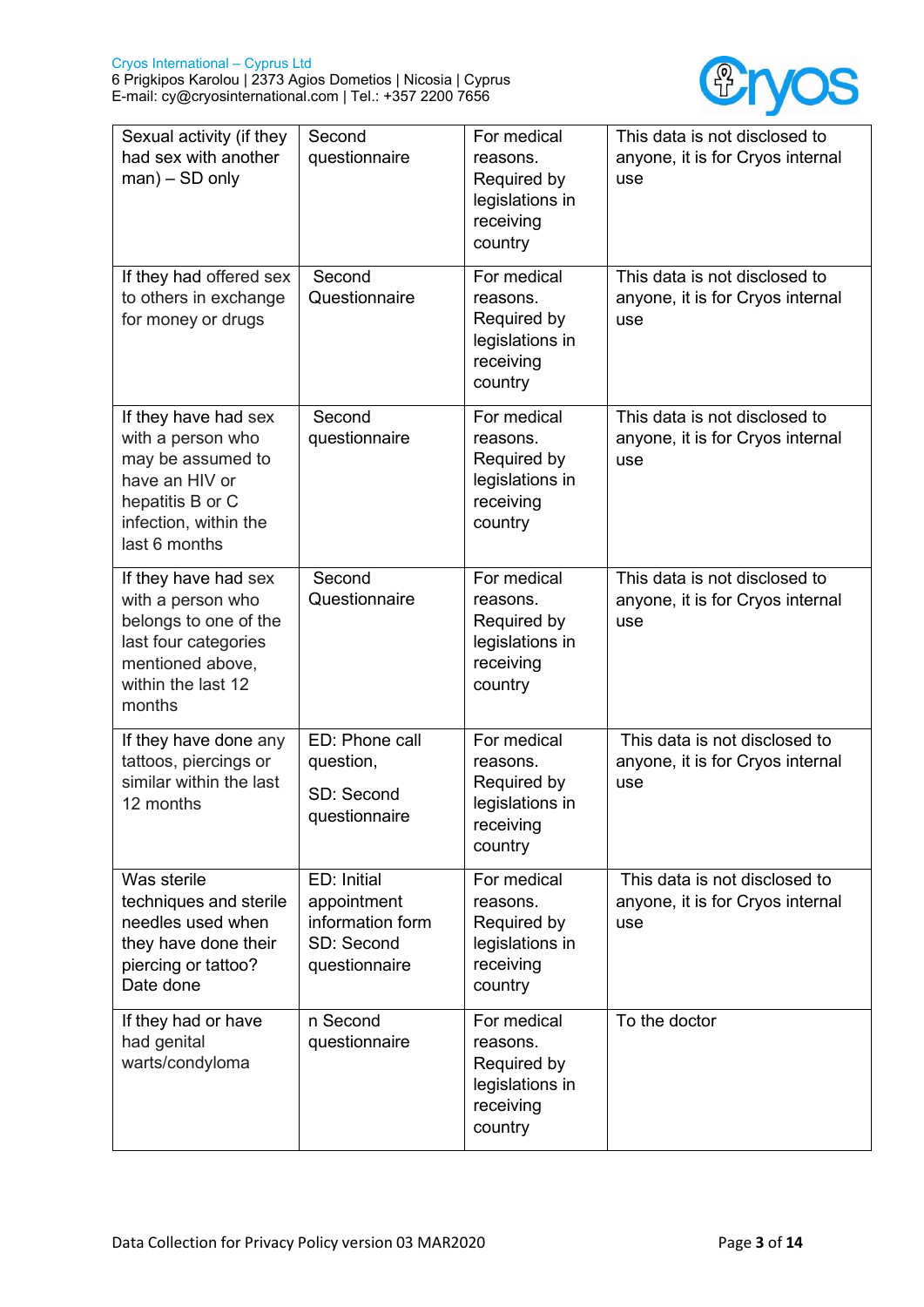

| If they or anybody in<br>their family suffer from<br>hereditary diseases                         | Online application                                                                  | To limit the risk<br>of transmitting<br>hereditary<br>diseases                    | To anybody through Cryos'<br>website (confirming no<br>hereditary diseases) and to the<br>doctor |
|--------------------------------------------------------------------------------------------------|-------------------------------------------------------------------------------------|-----------------------------------------------------------------------------------|--------------------------------------------------------------------------------------------------|
| If they or anybody in<br>their family, have a<br>mental illness                                  | ED: phone call<br>questions<br>SD: Second<br>questionnaire                          | To limit the risk<br>of transmitting<br>hereditary<br>diseases                    | To anybody through Cryos'<br>website (confirming no mental<br>illnesses) and to the doctor       |
| If they or anybody in<br>your family have any<br>birth defects                                   | ED: phone call<br>questions<br>SD: Second<br>questionnaire                          | To limit the risk<br>of transmitting<br>hereditary<br>diseases                    | To anybody through Cryos'<br>website (as above) and to the<br>doctor                             |
| If they have or had<br>allergies                                                                 | Second<br>questionnaire                                                             | For medical<br>reasons                                                            | To anybody through Cryos'<br>website (as above) and to the<br>doctor                             |
| If they drink and how<br>many units, they drink<br>per week                                      | Second<br>questionnaire                                                             | For medical<br>reasons.<br>Required by<br>legislations in<br>receiving<br>country | To anybody through Cryos'<br>website                                                             |
| If they are smoking,<br>how many cigarettes<br>and for how long                                  | ED: Online<br>application and<br>phone call<br>questions<br>SD: Extended<br>profile | For medical<br>reasons                                                            | To anybody through Cryos'<br>website                                                             |
| If they use or have<br>used any illegal drugs<br>and how often and<br>how much                   | Second<br>questionnaire                                                             | For medical<br>reasons                                                            | This data is not disclosed to<br>anyone, it is for Cryos internal<br>use                         |
| If they are taking any<br>medication, and if yes<br>to state what<br>medication do, they<br>take | ED: Online<br>application<br>SD: Second<br>questionnaire                            | For medical<br>reasons                                                            | Cryos staff and to the doctor                                                                    |
| <b>Highest education</b><br>level                                                                | second<br>questionnaire                                                             | <b>Extended donor</b><br>profile                                                  | To anybody through Cryos'<br>website                                                             |
| If they have regular<br>menstrual cycle and<br>how often is their<br>cycle. ED only              | Phone call<br>question                                                              | For medical<br>reasons                                                            | Doctor                                                                                           |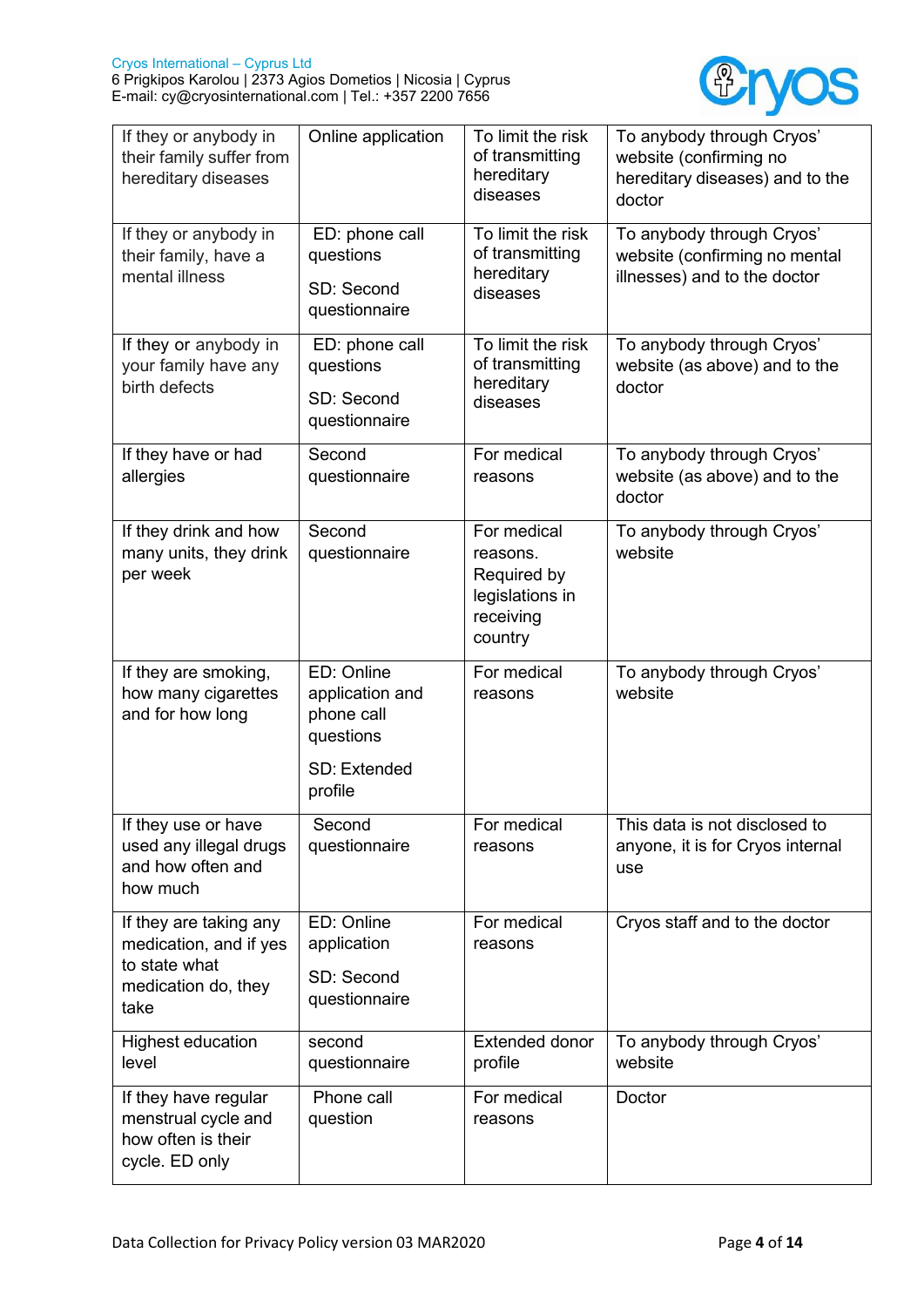$\mathsf{r}$ 



| Their height and<br>weight                                                          | ED: Phone call<br>questions<br>SD: Clinical<br>examination<br>questionnaire | <b>Extended donor</b><br>profile                                                                       | To anybody through Cryos'<br>website                                                     |
|-------------------------------------------------------------------------------------|-----------------------------------------------------------------------------|--------------------------------------------------------------------------------------------------------|------------------------------------------------------------------------------------------|
| Their hair and eye<br>colour                                                        | Clinical<br>examination                                                     | <b>Extended donor</b><br>profile                                                                       | To anybody through Cryos'<br>website                                                     |
| Their ethnicity                                                                     | clinical<br>examination                                                     | <b>Extended donor</b><br>profile and for<br>medical<br>reasons.                                        | To anybody through Cryos'<br>website.<br>Laboratories<br>Race is disclosed to the doctor |
| If they have been<br>convicted of a crime                                           | Second<br>questionnaire                                                     | To assess<br>history of<br>behaviour                                                                   | This data is not disclosed to<br>anyone, it is for Cryos internal<br>use                 |
| If they are employed<br>at on Cryos'<br>departments                                 | Second<br>questionnaire                                                     | For anonymity                                                                                          | This data is not disclosed to<br>anyone, it is for Cryos internal<br>use                 |
| <b>Education in progress</b>                                                        | Second<br>questionnaire                                                     | <b>Extended donor</b><br>profile                                                                       | To anybody through Cryos'<br>website                                                     |
| Mother and father<br>race and ethnicity                                             | Second<br>questionnaire                                                     | <b>Extended donor</b><br>profile                                                                       | To anybody through Cryos'<br>website.<br><b>IVF</b> clinic staff                         |
| Their medical history<br>(see appendix 1)                                           | Second<br>questionnaire                                                     | To limit the risk<br>of transmitting<br>hereditary<br>diseases                                         | The doctor                                                                               |
| Question about<br>infectious diseases<br>and lifestyle (see<br>appendix 2)          | Second<br>questionnaire                                                     | To limit the risk<br>of transmitting<br>diseases                                                       | This data is not disclosed to<br>anyone, it is for Cryos internal<br>use                 |
| Maternal and paternal<br>grandparents age, if<br>they are alive and<br>their health | Second<br>questionnaire                                                     | <b>Extended donor</b><br>profile and to<br>limit the risk of<br>transmitting<br>hereditary<br>diseases | To anybody through Cryos'<br>website and to the doctor                                   |
| Mather and father<br>age, if they are alive<br>and their health                     | Second<br>questionnaire                                                     | <b>Extended donor</b><br>profile and to<br>limit the risk of<br>transmitting<br>hereditary<br>diseases | To anybody through Cryos'<br>website and to the doctor                                   |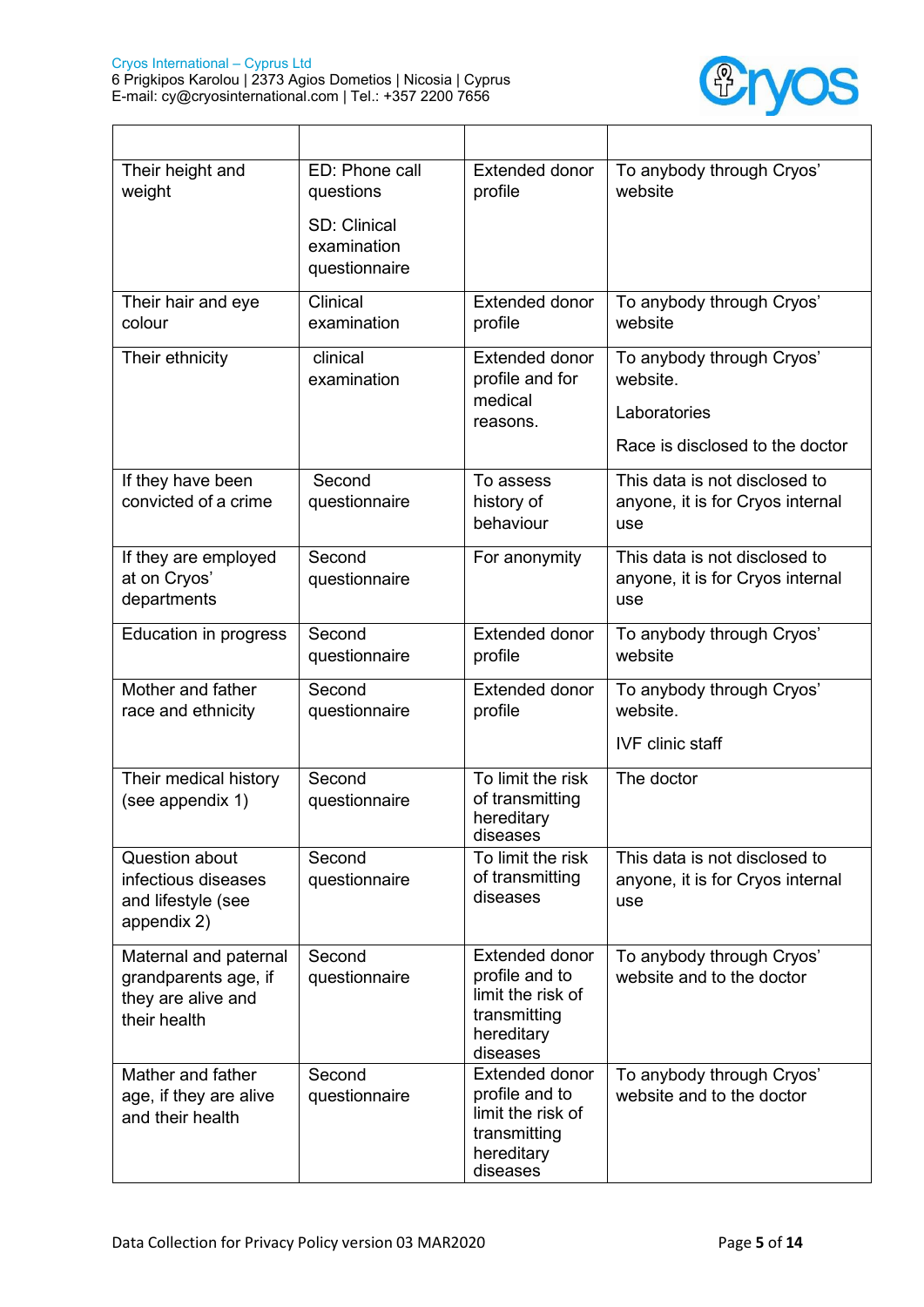

| Siblings age, if they<br>are alive and their<br>health                                 | Second<br>questionnaire                        | <b>Extended donor</b><br>profile and to<br>limit the risk of<br>transmitting<br>hereditary<br>diseases | To anybody through Cryos'<br>website                                     |
|----------------------------------------------------------------------------------------|------------------------------------------------|--------------------------------------------------------------------------------------------------------|--------------------------------------------------------------------------|
| Children (Age, if they<br>are alive and their<br>health)                               | Second<br>questionnaire                        | <b>Extended donor</b><br>profile and to<br>limit the risk of<br>transmitting<br>hereditary<br>diseases | To anybody through Cryos'<br>website and to the doctor<br>Counsellor     |
| Their family medical<br>history (see appendix<br>3)                                    | Second<br>questionnaire                        | To limit the risk<br>of transmitting<br>hereditary<br>diseases                                         | To anybody through Cryos'<br>website and to the doctor                   |
| ID or passport number                                                                  | Consent form                                   | For identification                                                                                     | To the doctor and IVF clinic staff                                       |
| If they are married or<br>in a civil partnership                                       | Consent form                                   | <b>Extended donor</b><br>profile. Required<br>by local<br>legislation.                                 | To anybody through Cryos'<br>website                                     |
| Spouse or civil partner<br>has to give his/her<br>consent on specific<br>consent form. | Consent form                                   | Required by<br>local legislation                                                                       | This data is not disclosed to<br>anyone, it is for Cryos internal<br>use |
| If they have had<br>encephalitis or<br>encephalitis of<br>unknown causes               | Clinical<br>examination<br>questionnaire       | To limit the risk<br>of transmitting<br>hereditary<br>diseases                                         | To anybody through Cryos'<br>website and to the doctor                   |
| Family medical history<br>(see appendix 4)                                             | Clinical<br>examination<br>questionnaire       | To limit the risk<br>of transmitting<br>hereditary<br>diseases                                         | To anybody through Cryos'<br>website and to the doctor                   |
| Religion                                                                               | Clinical<br>examination<br>questionnaire       | <b>Extended donor</b><br>profile                                                                       | To anybody through Cryos'<br>website                                     |
| Last menstrual period                                                                  | ED: Initial<br>appointment<br>information form | For medical<br>reasons                                                                                 | To the doctor                                                            |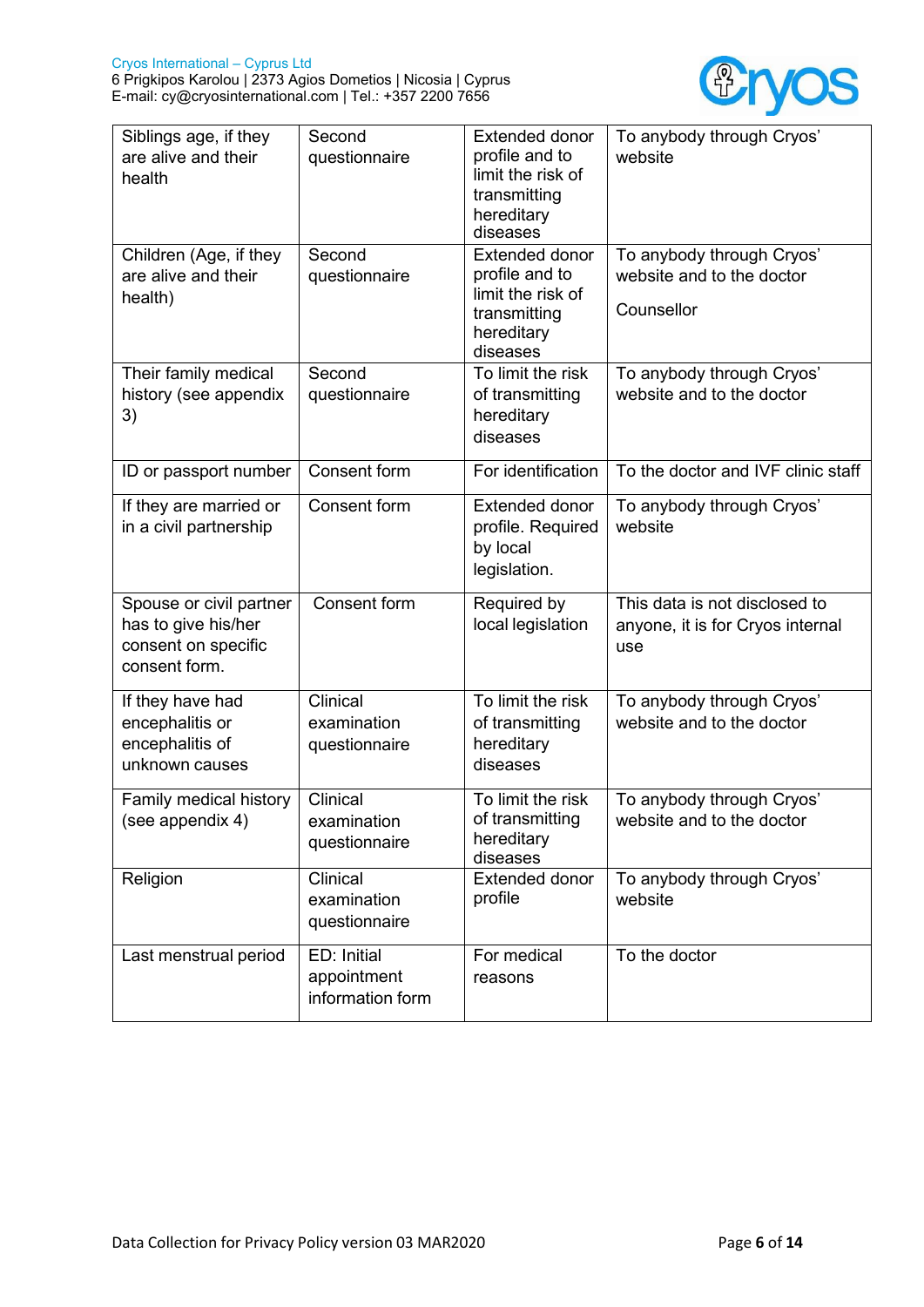

| Expected next period                                                                                                                                                                  | ED: Initial<br>appointment<br>information form                   | For medical<br>reasons                           | To the doctor                                                            |
|---------------------------------------------------------------------------------------------------------------------------------------------------------------------------------------|------------------------------------------------------------------|--------------------------------------------------|--------------------------------------------------------------------------|
| <b>Emergency contact</b><br>name, their<br>relationship, his/her<br>phone name                                                                                                        | ED: Initial<br>appointment<br>information form                   | For emergency                                    | This data is not disclosed to<br>anyone, it is for Cryos internal<br>use |
| Doctor name and<br>phone number                                                                                                                                                       | ED: Initial<br>appointment<br>information form                   | For emergency                                    | This data is not disclosed to<br>anyone, it is for Cryos internal<br>use |
| If they have had<br>traveled outside CY in<br>the past 30 days and<br>where                                                                                                           | Change in Risk<br><b>Behavior Form</b>                           | To limit the risk<br>of having a<br>disease      | This data is not disclosed to<br>anyone, it is for Cryos internal<br>use |
| Childhood photos                                                                                                                                                                      | By email or they<br>sent them to Cryos<br>mobiles                | Extended<br>donor's profile                      | To anybody through Cryos'<br>website                                     |
| Adult photos                                                                                                                                                                          | By email or they<br>sent them to Cryos<br>mobiles                | Extended<br>donor's profile                      | To anybody through Cryos'<br>website                                     |
| Voice recording                                                                                                                                                                       | By email or we<br>make the recording<br>in our offices           | Extended<br>donor's profile                      | To anybody through Cryos'<br>website                                     |
| Handwritten message                                                                                                                                                                   | By email or they<br>hand it by person<br>to donor<br>coordinator | Extended<br>donor's profile,<br>their motivation | To anybody through Cryos'<br>website                                     |
| Donor characteristics<br>(build, facial shape,<br>hair, hair colour as a<br>child, colour of<br>eyebrows, lips, shoe<br>size, clothing size and<br>if they wear glasses or<br>lenses) | Donor extended<br>profile                                        | Extended<br>donor's profile                      | To anybody through Cryos'<br>website                                     |
| <b>Education and</b><br>occupation (see<br>appendix 5)                                                                                                                                | : donor extended<br>profile CY link                              | Extended<br>donor's profile                      | To anybody through Cryos'<br>website                                     |
| Personality (see<br>appendix 6)                                                                                                                                                       | : donor extended<br>profile CY link                              | <b>Extended</b><br>donor's profile               | To anybody through Cryos'<br>website                                     |
| <b>Health information</b><br>(see appendix 7)                                                                                                                                         | : donor extended<br>profile CY link                              | <b>Extended</b><br>donor's profile               | To anybody through Cryos'<br>website                                     |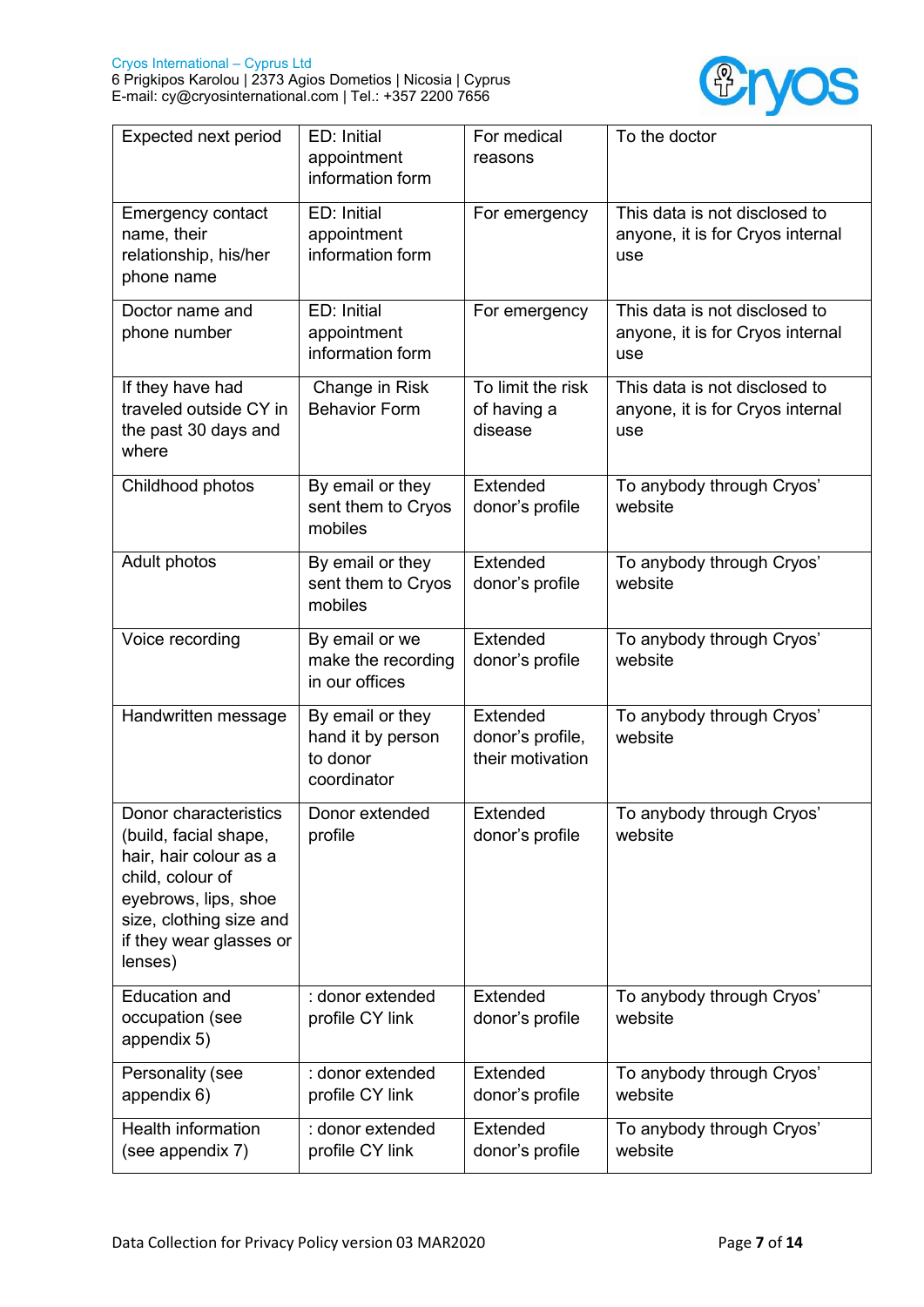

| Family information | : donor extended | Extended        | To anybody through Cryos' |
|--------------------|------------------|-----------------|---------------------------|
| (see appendix 8)   | profile CY link  | donor's profile | website                   |
| <b>HFEA</b> forms  | : HFEA forms     | <b>HFEA</b>     | To UK IVF clinics         |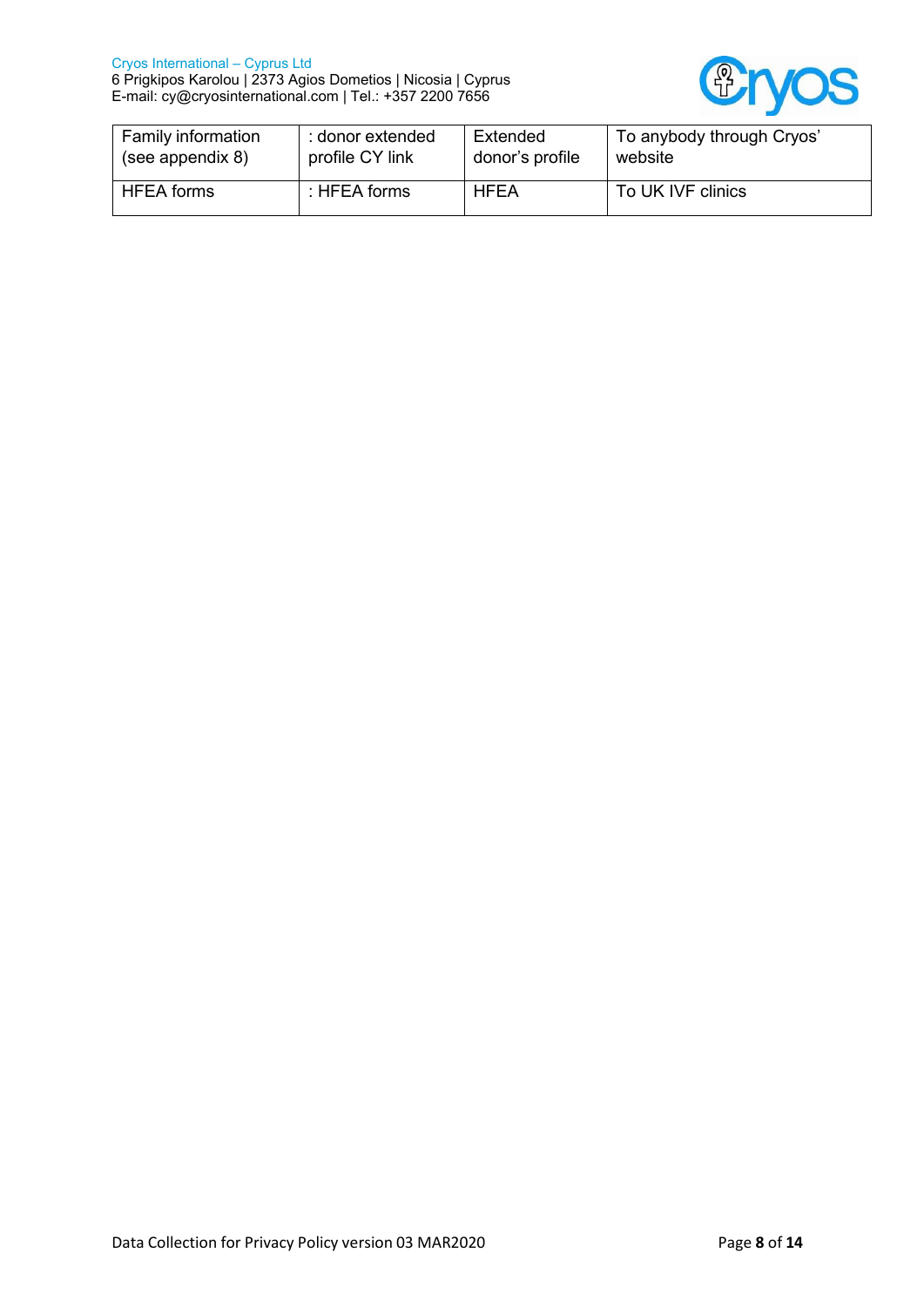

# **Appendix 1: Medical history questions**

- Have you ever had a blood transfusion?
- Do you take or have you taken medicine daily?
- If yes, state which kind? (e.g. asthma/anti-epileptic medicine)
- Have you ever had an operation?
- If yes what kind of operation?
- Do you have or have you had any allergy/allergies? (this is question is also asked in the initial appointment information form)
- If yes to what and is/was treatment needed?
- Are you being or have you ever been treated with psychoactive drugs?
- Are you currently or have you been treated with growth hormones? (this question is also asked in the clinical examination questionnaire)
- Do you or have you had asthma/chronic atopic dermatitis?
- Have you had cancer?
- Do you have or have you had a heart disease?
- Do you have or have you had a kidney disease?
- Do you have diabetes?
- Have you had jaundice/enlarged liver?
- Do you have or have you had a skin disease?
- Do you have or have you had high blood pressure?
- Did you have seizures as a child?
- Do you have or have you had, epilepsy or a seizure?
- Do you have or have you had mental diseases?
- Do you have a hearing impairment?
- Do you have an impaired vision?
- Do you have any congenital malformations?
- Do you have or have you had any other long-term diseases?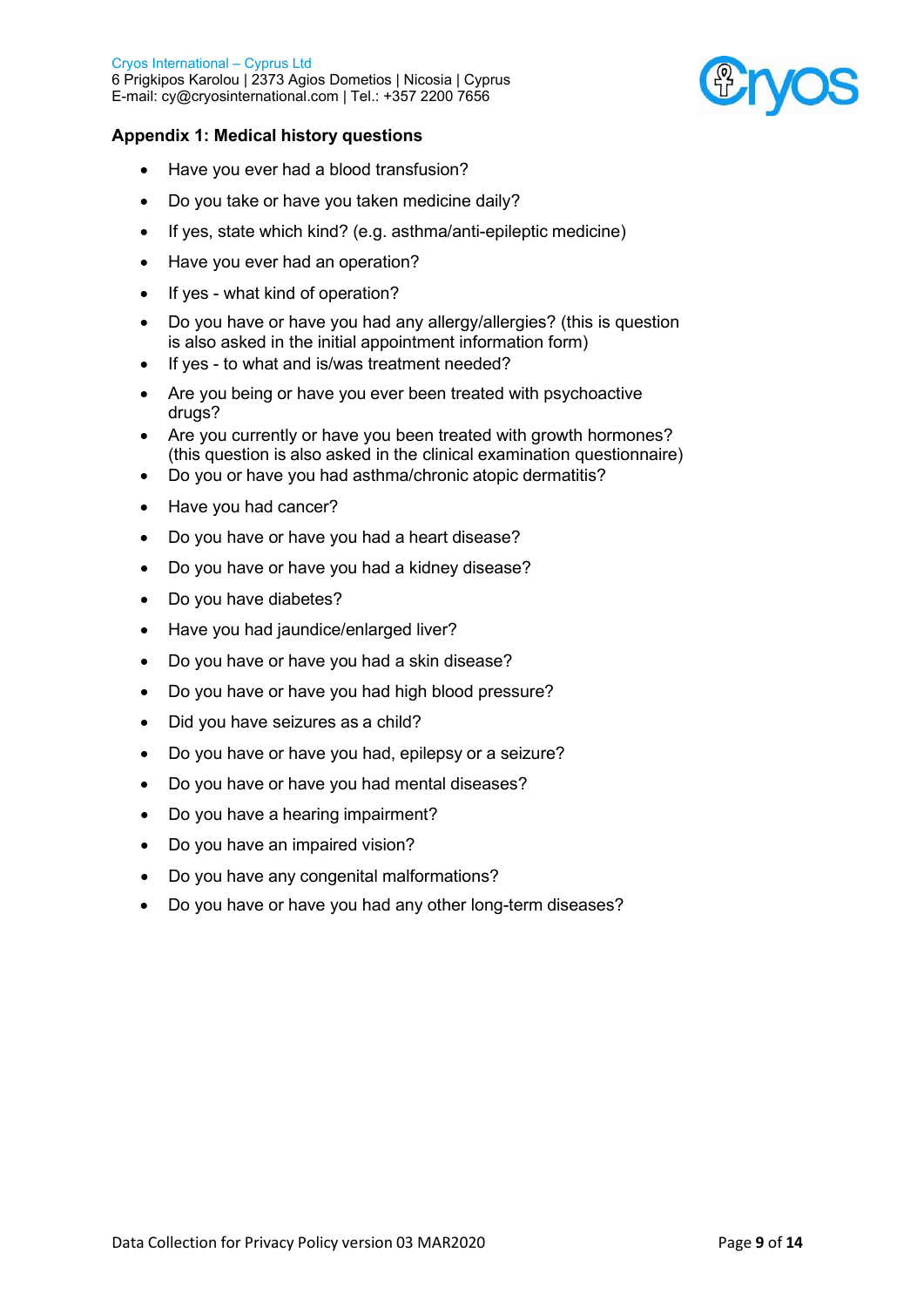

# **Appendix 2: Questions about infectious disease and lifestyle**

- Do you have or have you had chlamydia?
- Do you have or have you had genital warts/condyloma?
- Do you have herpes? Do you have or have you had gonorrhea?
- Do you have or have you had syphilis?
- Have you had sexual relations with a prostitute, or have you engaged in sex for money or drugs?
- Do you use, or have you ever used, non-prescription medicine for injection?
- Are you/have you been treated with hemophilia medicine?
- Have you had a sexual relation with a person mentioned in one of the 4 categories above, within the last 6 months??
- Have you been pierced, had a tattoo, scarification and/or acupuncture performed by a non-healthcare professional within the last 12 months in which sterile procedures were not used?
- Have you had sexual intercourse without using a condom with anyone other than a steady partner within the last 6 months?
- Do you use or have you used non-prescribed narcotic drugs?
- Have you been exposed to known or suspected HIV, hepatitis B and/or hepatitis C infected blood through percutaneous inoculation within the last 6 months, e.g. a needlestick incident? (this question is also asked in the clinical examination questionnaire)
- Have you had sexual relations with a person who you knew or suspected was HIV or hepatitis B or C positive?
- Have you tested positive or reactive for West Nile Virus infection using a donor screening test in the preceding 120 days?
- Have you received a transfusion of blood or blood components in the United Kingdom or France between 1980 and the present?
- Are you a current or former U.S. military member, civilian military employee, or dependent of a military member or civilian employee who resided at U.S. military bases in Northern Europe (Germany, United Kingdom., Belgium, and the Netherlands) for 6 months or more from 1980 through 1990, or elsewhere in Europe (Greece, Turkey, Spain, Portugal, and Italy) for 6 months or more from 1980 through 1996?
- Have you lived cumulatively for 5 years or more in Europe from 1980 until the present? Europe includes: Albania, Austria, Belgium, Bosnia-Herzegovina, Bulgaria,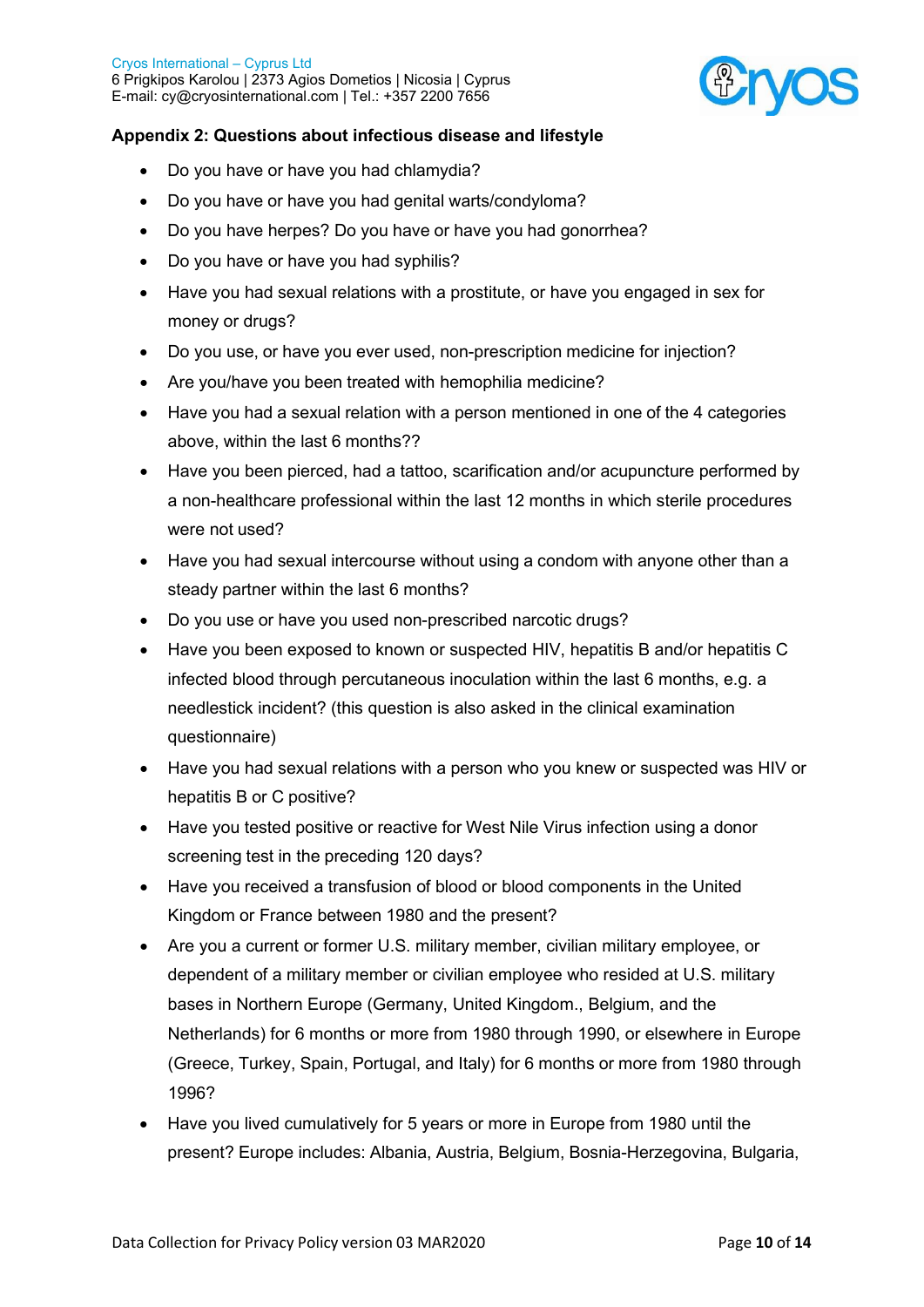

Croatia, Czech Republic, Denmark, Finland, France, Germany, Greece, Hungary, Ireland, Italy, Liechtenstein, Luxembourg, Macedonia, Netherlands, Norway, Poland, Portugal, Romania, Slovak Republic, Slovenia, Spain, Sweden, Switzerland, United Kingdom (England, Northern Ireland, Scotland, Wales, the Isle of Man, the Channel Islands, Gibraltar, and the Falkland Islands), and Yugoslavia.

- Were you or any of your sexual partners born, or have you or any of your sexual partners lived in Cameroon, Central African Republic, Chad, Congo, Equatorial Guinea, Gabon, Niger, and/or Nigeria after 1977?
- Have you received a blood transfusion or any medical treatment that involved blood in the countries listed in the preceding question between 1980 and the present?
- Are you or any close contacts a recipient of a xenotransplantation product? Note: Xenotransplantation involves the surgical removal of an organ or tissue from one species and transplanting it into a member of a different species: for example, the use of a baboon heart in a human being.
- Have you been bitten by an animal suspected of rabies in the last six months?
- Have you had significant, potentially toxic exposure to lead, mercury, and/or gold?
- Have you had more than one sexual partner within the last six months?
- Have you been an inmate of correctional facilities for 72 consecutive hours or longer within the preceding 12 months?
- Within the preceding 12 months, have you been a heterosexual partner of HIVpositive individuals or of individuals who use narcotic drugs, have been treated with blood or products derived from blood, engaged in high risk behavior for HIV infection, etc.?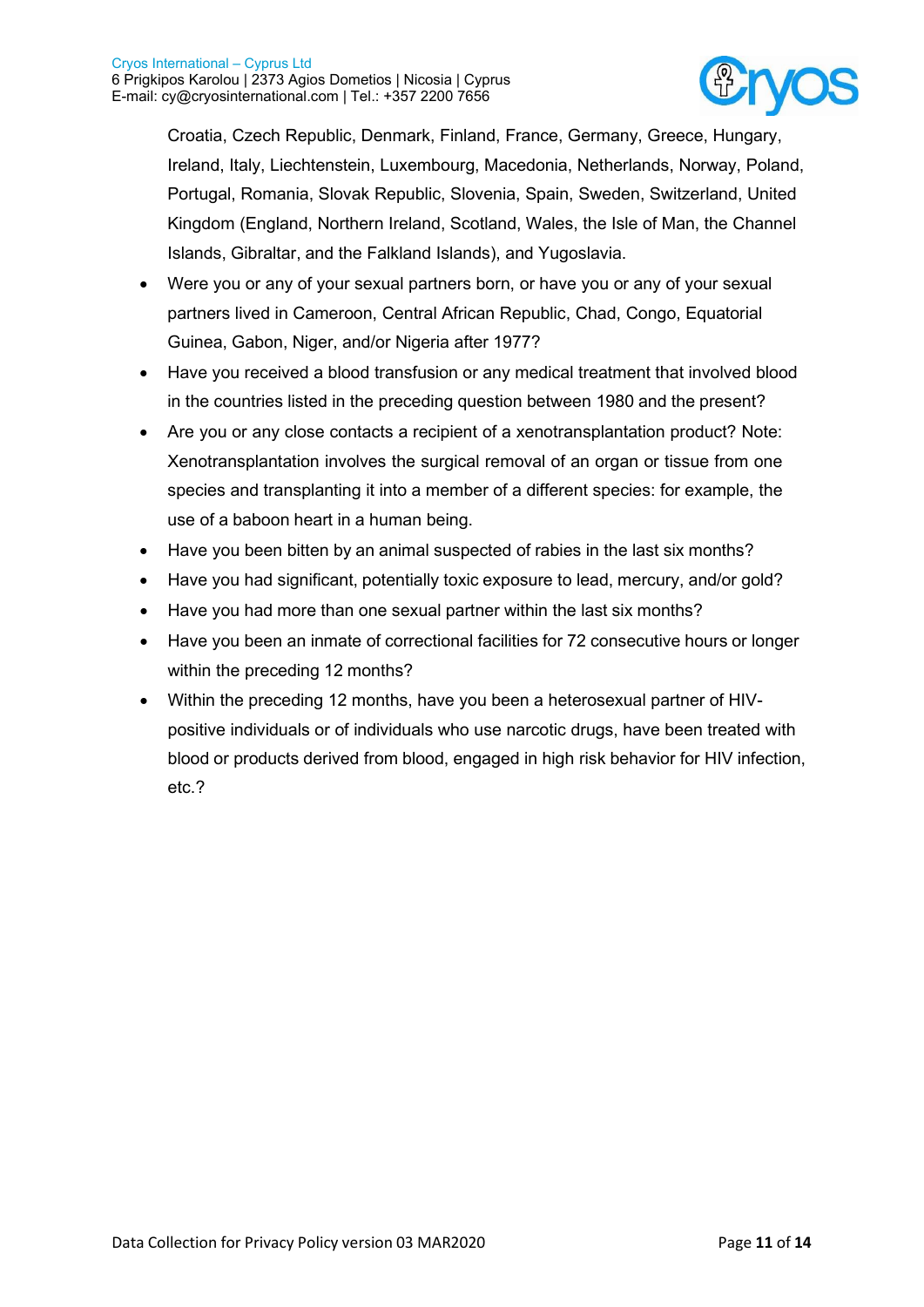

# **Appendix 3: Question about donors' family medical history**

If anybody in their family suffer from one or more of the below illnesses or malformations? Family includes siblings, nephews, nieces, father, paternal grandfather, paternal grandmother, uncles, aunts, mother, maternal grandfather, maternal grandmother, maternal uncles, maternal aunts, cousins and their children.

- Down's syndrome (mongolism)
- Rheumatic diseases (Morbus Bechterew)
- Spina bifida
- Cleft lip and/or palate
- Club foot
- Congenital heart defect
- Heart disease
- Cystic fibrosis (hereditary lung disease)
- Gastrointestinal disease
- Kidney disease
- Diabetes (insulin-dependent)
- Diabetes (non-insulin-dependent)
- Cataracts (before the age of 40)
- Hearing impairment (deafness) before the age of 5
- Reduced muscular strength or changed muscular coordination
- Schizophrenia
- Manic-depressive / bipolar disease
- Autism/ Asperger's syndrome
- Disease with tremor
- Senility before the age of 60
- One or more incidents of premature death (e.g. blood clot, brain haemorrhage, cancer)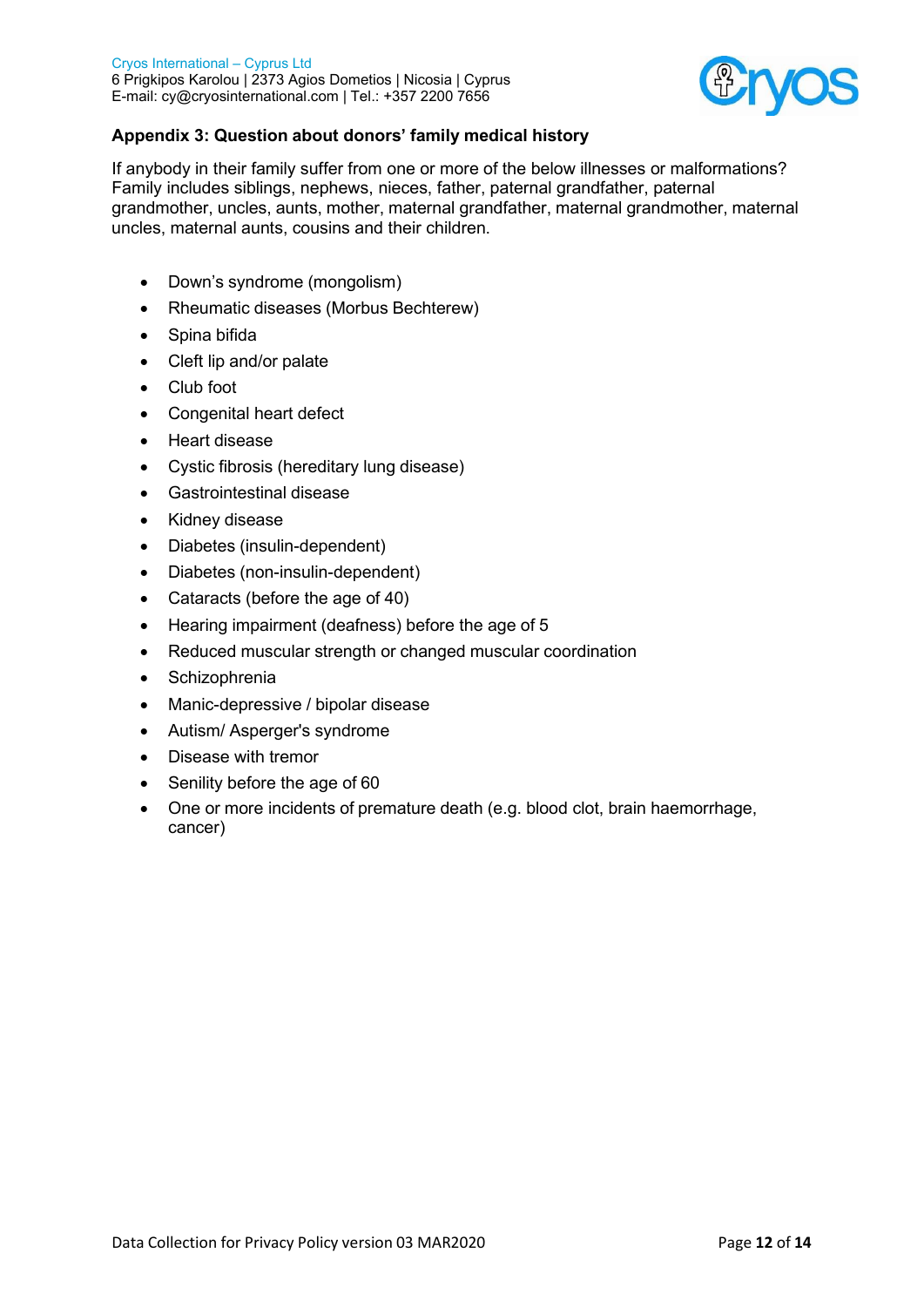

# **Appendix 4: Family medical history in the clinical examination questionnaire**

- Cardiovascular diseases like AMI, apoplexia, vein transplants, etc. at a young age (<50 years)?
- Sudden death in the family at a young age (<50 years)?
- Creutzfeldt-Jakob disease or other prion diseases, Alzheimer, Parkinson's, neurofibromatosis, Huntington chorea or other neurodegenerative disease?
- Neuromuscular disease?
- Inherited metabolic disorder (Inborn Errors of Metabolism)?
- Diabetes Mellitus?
- Malformations (e.g. cleft lip and/or palate, spina bifida, etc.)?
- Blindness or cataract (especially at a young age <50 years)?
- Deafness (especially at a young age <50 years)?
- Mental retardation?
- Psychoses, especially schizophrenia and bipolar (manic depressive) psychoses?
- Allergies? Especially if treatment is needed

# **Appendix 5: Question for donor education and occupation in the egg donor extended profile CY link**

- Which year did you finish primary and lower secondary school?
- What did you do immediately after you finished primary and lower secondary school?
- Did you attend or are you attending high school, business school, technical school, or similar? If yes, please state which, If yes, which year did you graduate or plan to graduate? If yes, what did you do immediately after you graduated?
- Are you attending or have you finished a trainee program/apprenticeship? If yes, please state which, If yes, which year did you graduate or plan to graduate? If yes, what did you do immediately after you graduated?
- Please describe your current education and/or job
- How many years of education have you had in total (including primary and lower secondary school)?
- How many additional years do you plan to spend on education?
- What is/are your education/career goal(s)?
- What is your native language?
- Which other languages do you speak?
- Which jobs have you had (please list all)?
- Have you attended any courses and/or carried out voluntary work (please state which)?
- Have you been in the military? If yes, please state rank

## **Appendix 6: Question for donors' personality in the egg donor extended profile CY link**

- Which words describe your personality? (minimum 5 words)
- Describe your strong sides
- Describe your weak sides